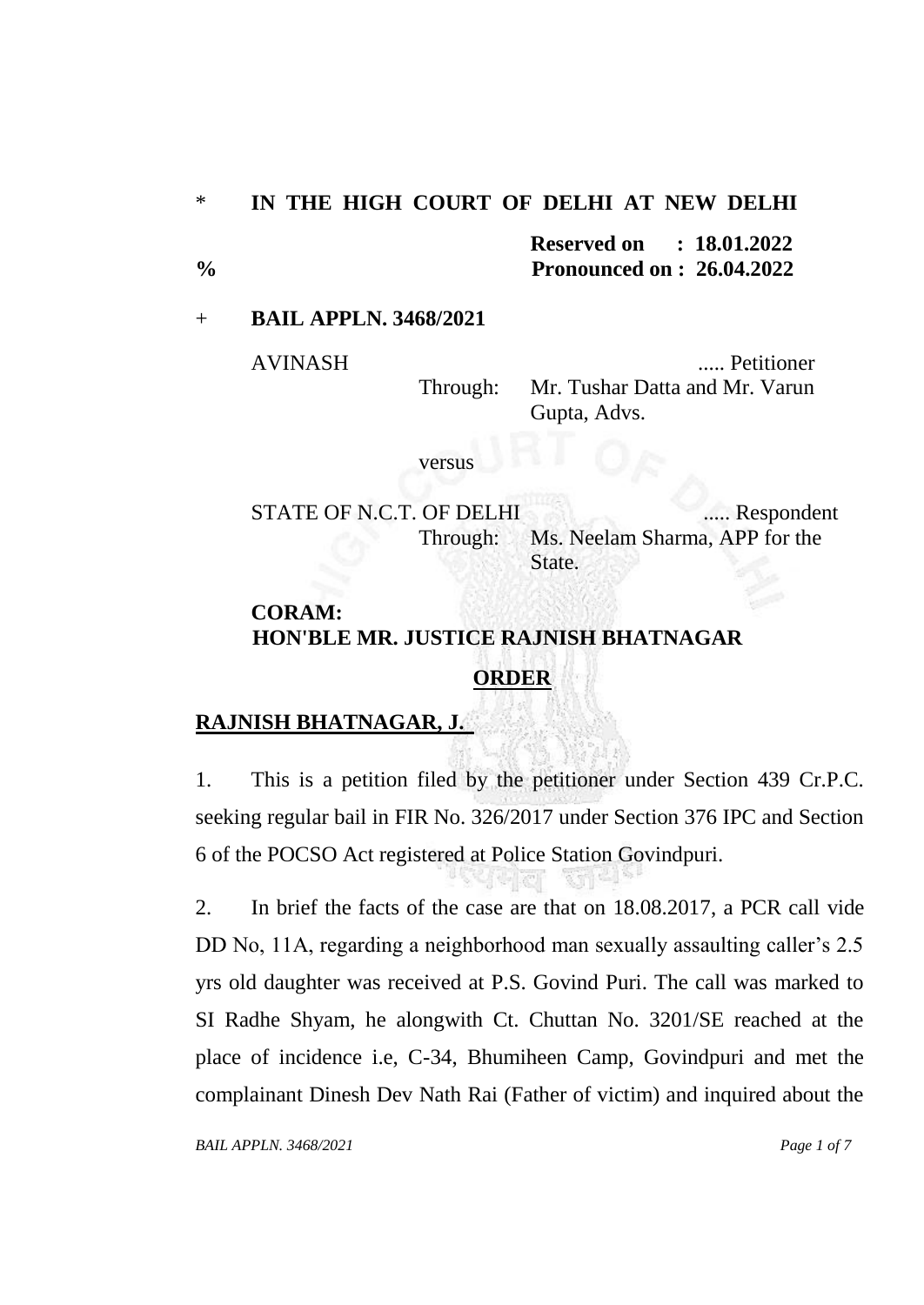matter. The complainant also produced the accused Avinash (Petitioner herein). SI Radhe Shyam returned to P.S. along with the complainant Dinesh Dev Nath Rai, accused Avinash and Prosecutrix V. The call was then marked to SI Pooja who sent prosecutrix V alongwith W/Ct Sevarathi No. 1155/SE to AIIMS hospital for medical examination. The medical of prosecutrix V was conducted vide MLC No. 7273/17 in which Dr had stated "Alleged history of sexual assault by a neighbor friend of her father at 3:30 AM (18.08.17) history given by father complaining that the girl was taken by his friend upstairs, who was sleeping with him and removed her clothes and attempted fingering and physical violence. There is "3\*2 CM hemtrauma over occipital region and C/o bleeding from Vagina". After medical, prosecutrix alongwith W/Ct Sevarathi No. 1155/SE came to PS.

3. During course of investigation the statement of complainant Dinesh Dev Nath Rai was recorded in which he alleged that his friend Avinash physically assaulted his daughter who is only 2.5 yrs old in night when they were sleeping at his residence. Thereafter, a case u/s 376 IPC and 6 POCSO Act was registered at PS Govindpuri on the statement of complainant. The site plan was prepared by the IO and statement of victim and her father was recorded u/s 161 CrPC. The petitioner/accused Avinash S/o Abhi Ram Mistary R/O Gaon Mural Tikonia, Bangali Colony Gwalior, MP was arrested on 18.08.2017 and medical examination at AIIMS got conducted vide MLC No. 500042194/17.

4. I have heard the learned counsel for the petitioner, learned APP for the State and perused the status report filed by the state.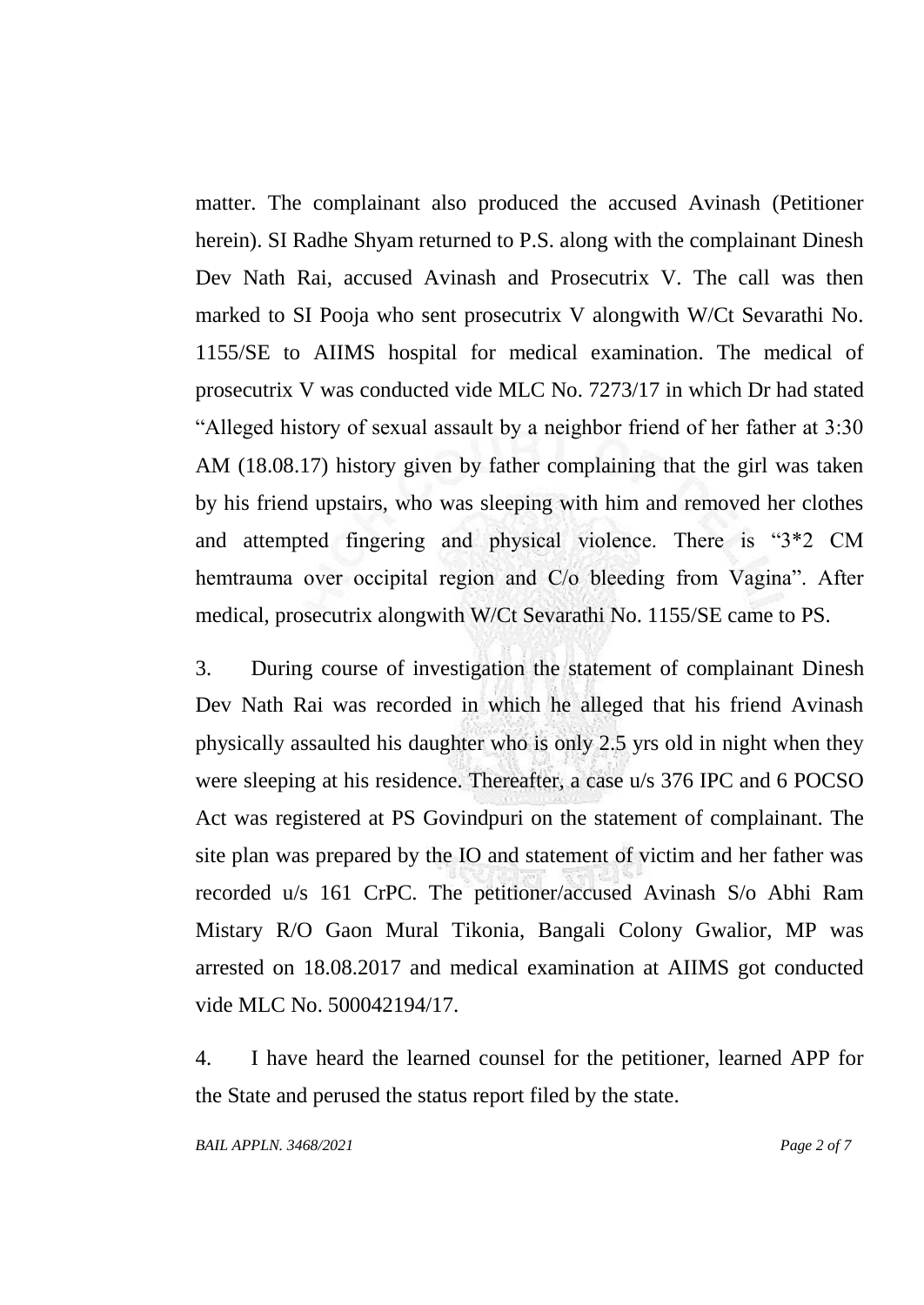5. It is submitted by the learned counsel for the petitioner that petitioner is in judicial custody since 18.08.2017 and has undergone more than 4 years. It is further submitted that the petitioner has been falsely implicated in this case as the complainant has stated in his cross examination that the petitioner/accused knew that his wife had left him and she was having an affair with someone else and petitioner had made fun of complainant on the same pretext and thus, complainant got angry and slapped the petitioner. It is further submitted that the complainant has stated in his cross examination that petitioner has not done anything wrong with PW-2 (daughter of the complainant). It is further submitted that the MLC no.7273/2017 of the victim clearly mentioned that no active bleeding was found and even at the time of Examination-in-Chief conducted on 04.10.2018 before the court of Sh. Prem Kumar Barthwal, Ld. ASJ-01-SE, Special Court (POSCO), Saket Court, New Delhi of Dr. Anshu Yadav, Senior Resident, AIIMS Hospital, New Delhi as PW-1, it is clearly. stated by the doctor that there is not any active bleeding in the private part of the victim. It is further submitted that the main witnesses have been examined as well as cross-examined and thus, no purpose will be served by keeping the petitioner in judicial custody.

ায়েনীল জাতা<sup>য়</sup>

*BAIL APPLN. 3468/2021 Page 3 of 7* 6. On the other hand, learned APP vehemently opposed the bail application and has argued on the lines of the status report. It is submitted that the allegations are grave and serious in nature and the statement of victim under Section 164 Cr.P.C. was recorded wherein she has supported her case. It is further submitted that three PWs including the victim and the complainant have already been examined by the trial court and the victim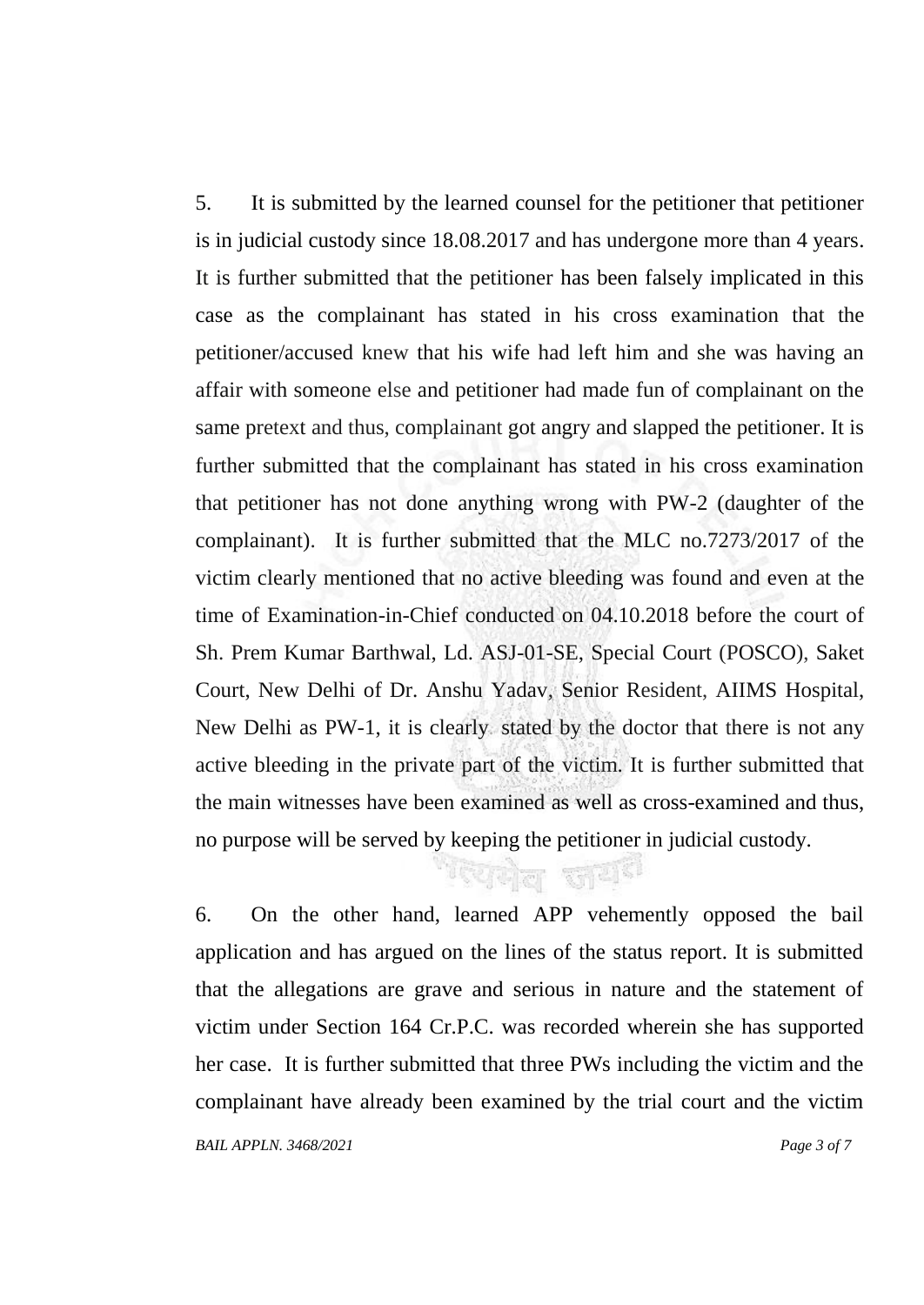has also supported the version of prosecution in her examination-in- chief recorded on 12.03.2019, however, the victim in her cross-examination dated 23.10.2019 has not supported her case and the complainant (father of the victim) has turned hostile during the trial. It is further submitted that the allegations against the petitioner are grave and serious in nature and the victim was only 2.5 years old at the time of incident.

7. Even if the victim has not supported the case of prosecution in the cross-examination and the father of victim has turned hostile but the testimony of hostile witnesses cannot be disregarded in toto and even otherwise this is not the stage to analyse the testimony of the victim and her parents in depth, as it may prejudice the case of the prosecution.

8. At the time of deciding a bail application, in addition to the nature and quality of the evidence before it, the court shall also take into account certain real life considerations, mentioned hereunder, which would tilt the balance against or in favour of the accused:

- a) the age of the minor victim: the younger the victim, the more heinous the offence alleged;
- b) the age of the accused: the older the accused, the more heinous the offence alleged;
- c) the comparative age of the victim and the accused: the more their age difference, the more the element of perversion in the offence alleged;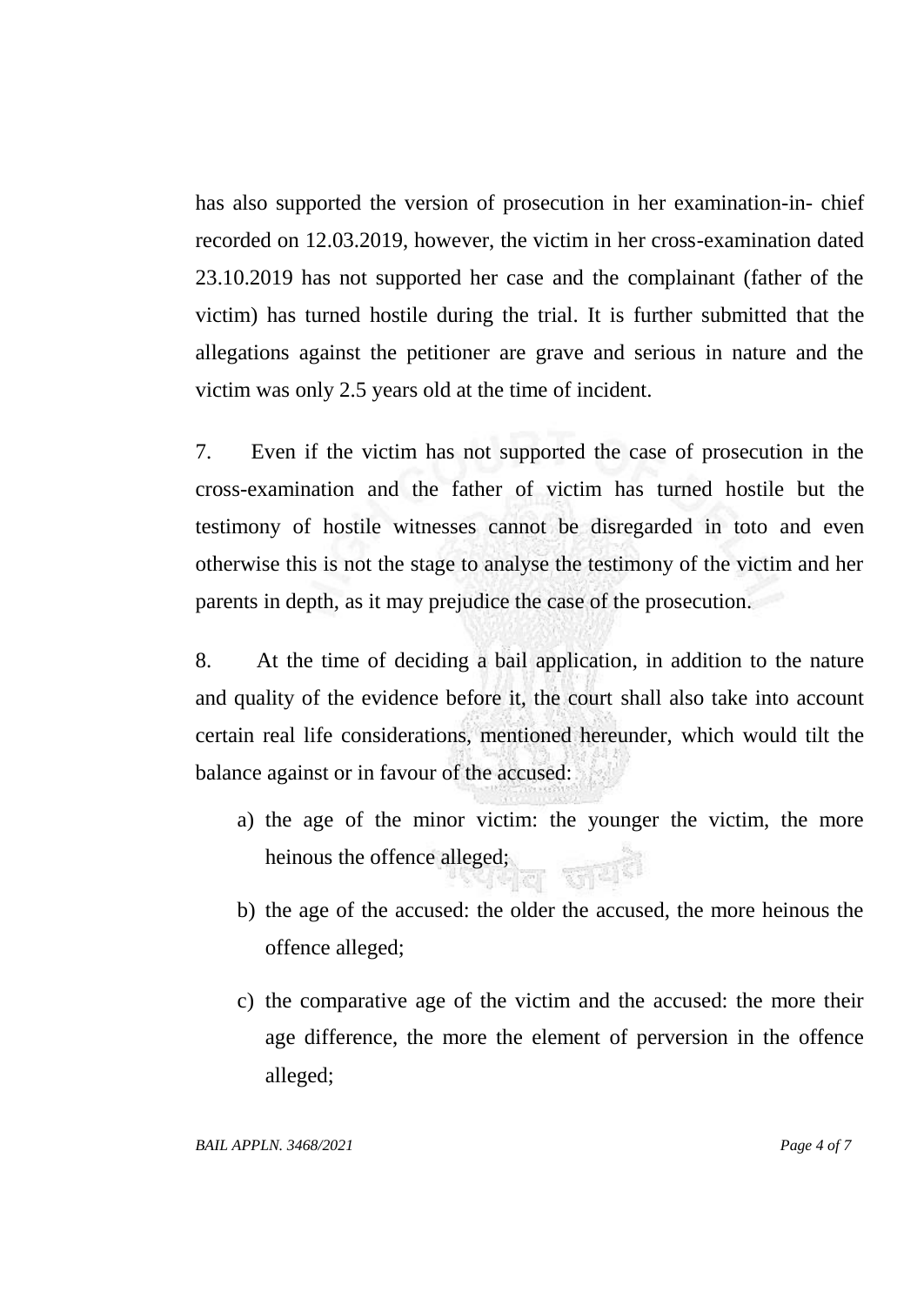- d) the familial relationship, if any, between the victim and the accused: the closer such relationship, the more odious the offence alleged;
- e) whether the offence alleged involved threat, intimidation, violence and/or brutality;
- f) the conduct of the accused after the offence, as alleged;
- g) whether the offence was repeated against the victim; or whether the accused is a repeat offender under the POCSO Act or otherwise;
- h) whether the victim and the accused are so placed that the accused would have easy access to the victim, if enlarged on bail : the more the access, greater the reservation in granting bail;
- i) the comparative social standing of the victim and the accused: this would give insight into whether the accused is in a dominating position to subvert the trial;
- j) whether the offence alleged was perpetrated when the victim and the accused were at an age of innocence : an innocent, though unholy, physical alliance may be looked at with less severity;
- k) whether it appears there was tacit approval-in-fact, though not consent-in-law, for the offence alleged;
- l) whether the offence alleged was committed alone or along with other persons, acting in a group or otherwise;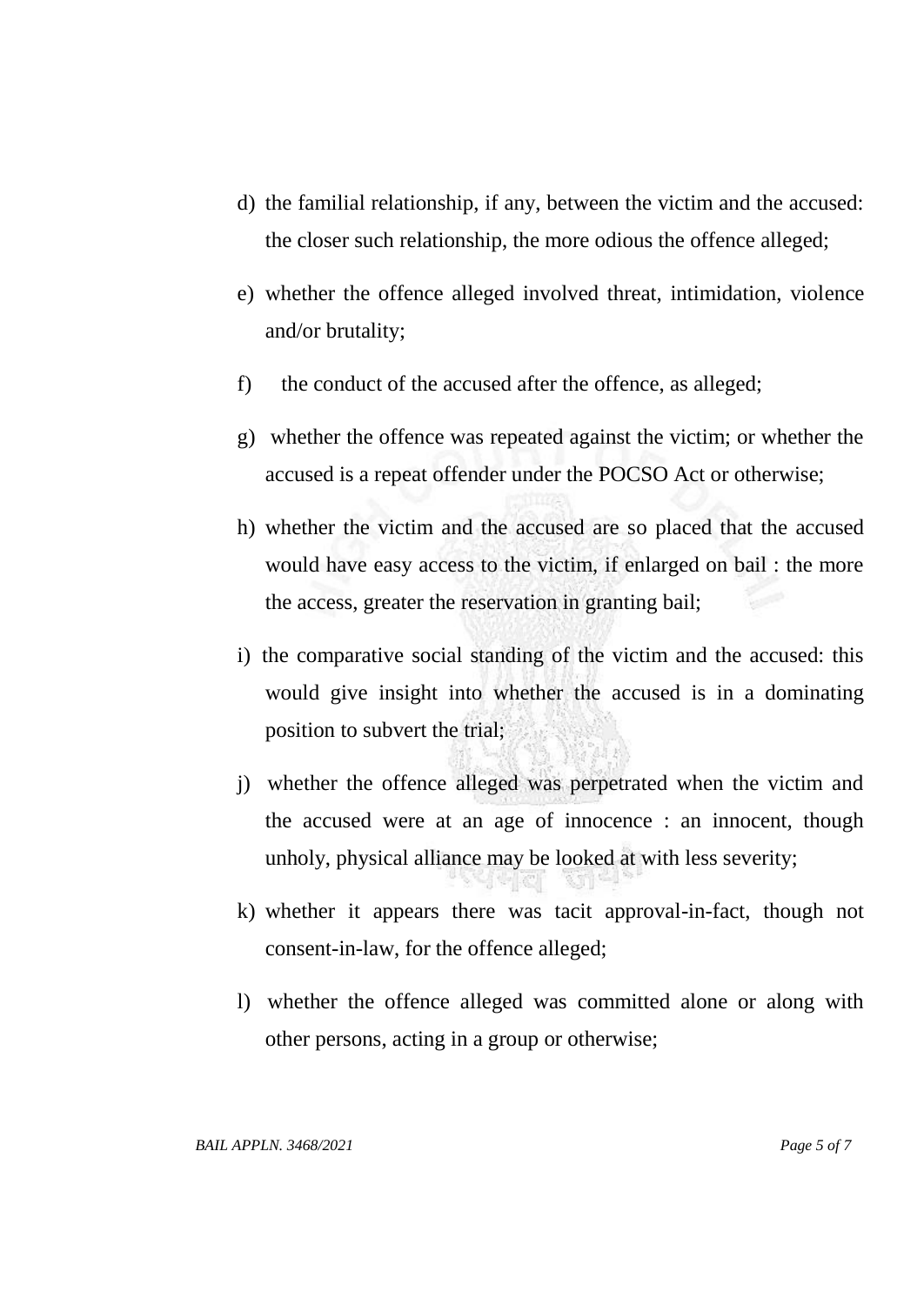m) other similar real-life considerations.; Reliance can be placed on *Dharmander Singh @ Saheb vs. State (BAIL APPL. 1559/2020, Order dated 22.09.2020).*

9. PW-1, Dr. Anshu Yadav, Senior Resident, AIIMS Hospital, New Delhi, has clearly stated about the injury and has submitted that the injuries were present in the vaginal region of the child victim. Dr. Anshu Yadav has opined that "3x2 cm hematoma or occipital region of the victim and there was congestion in the hymen of the victim girl and there was no active bleeding in local examination and minimal bleeding (old) present in local region in vaginal area, however, there was no active bleeding."

*BAIL APPLN. 3468/2021 Page 6 of 7* 10. The victim in her examination-in-chief has fully supported the case of prosecution and has levelled serious allegations against the petitioner. Here, it is pertinent to note that the victim was barely 3 years old at the time of incident and though her examination-in-chief was conducted on 12.03.2019 but her cross-examination was conducted on 23.10.2019, which is after seven months of the recording of her examination-in-chief. No doubt the victim has given some answers in negative in the cross-examination but one cannot lose sight of the fact that the cross-examination was conducted after 7 months of recording of her examination-in-chief, so there are ought to be some inconsistencies and what is the effect of those cannot be analysed in depth at this stage. Although the complainant who is the father of victim has turned hostile in his cross-examination on 27.01.2021, however, it is to be borne in mind that he was also cross-examined much after recording of his examination-in-chief. Hence, all these factors would be considered and